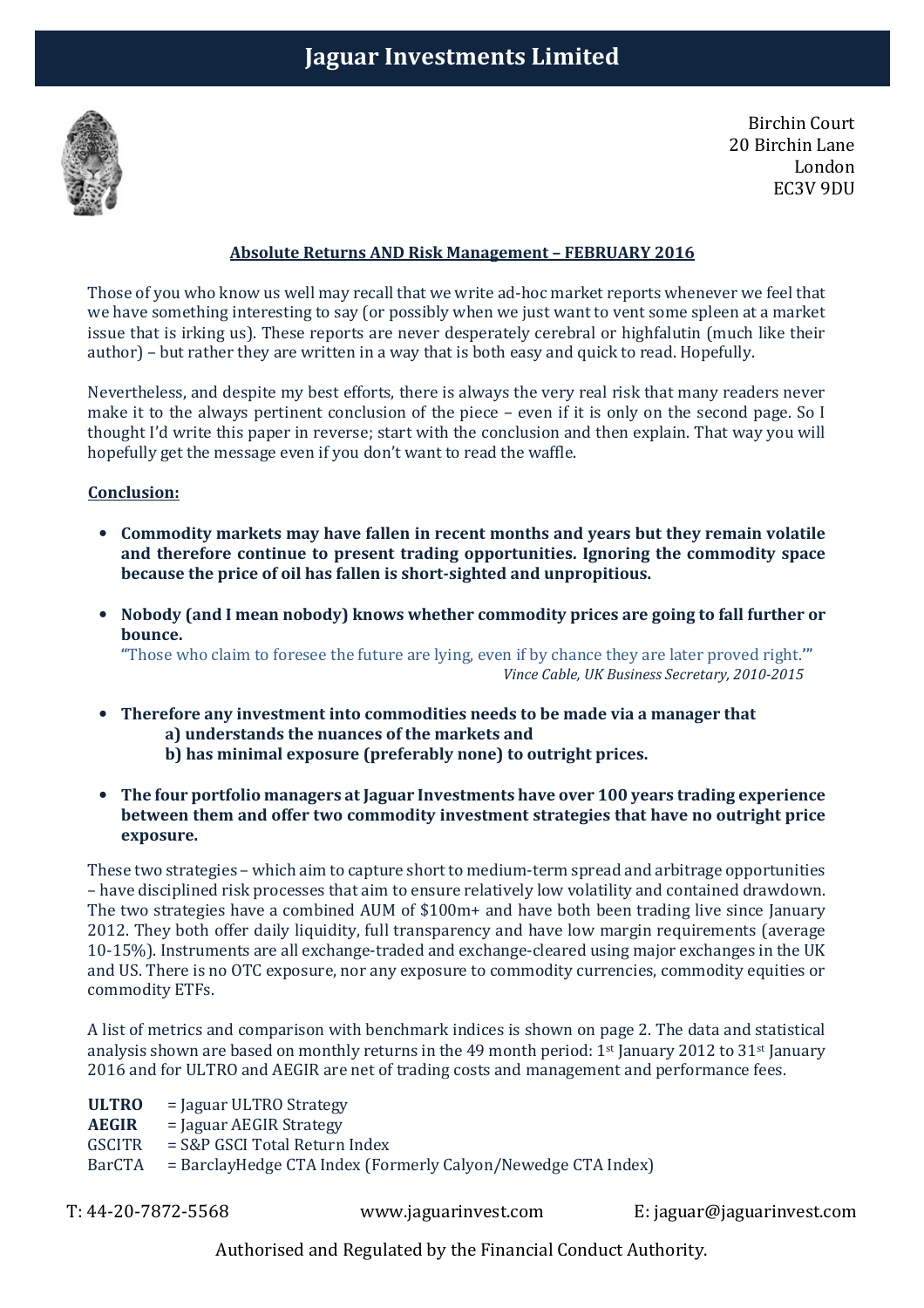# **Jaguar Investments Limited**

|               | <b>Annualised</b>     |               |                   |               |                |
|---------------|-----------------------|---------------|-------------------|---------------|----------------|
|               | Compound              |               | <b>Annualised</b> |               | <b>Sharpe</b>  |
|               | <b>Rate of Return</b> |               | <b>Volatility</b> |               | <b>Ratio</b>   |
| <b>AEGIR</b>  | $+23.25%$             | <b>ULTRO</b>  | 5.34%             | <b>AEGIR</b>  | 1.90           |
| S&P500        | $+11.71%$             | <b>BarCTA</b> | 7.42%             | <b>ULTRO</b>  | 1.56           |
| <b>ULTRO</b>  | $+8.50%$              | S&P500        | 11.04%            | S&P500        | 1.06           |
| <b>BarCTA</b> | $+4.11%$              | <b>AEGIR</b>  | 11.40%            | <b>BarCTA</b> | 0.58           |
| <b>GSCITR</b> | $-19.08%$             | <b>GSCITR</b> | 18.97%            | <b>GSCITR</b> | $-1.01$        |
|               |                       |               |                   |               |                |
|               |                       |               | <b>Worst 12m</b>  |               |                |
|               | <b>Maximum</b>        |               | <b>Rolling</b>    |               | <b>Calmar</b>  |
|               | <b>Drawdown</b>       |               | <b>Return</b>     |               | Ratio          |
| <b>ULTRO</b>  | $-2.02%$              | <b>ULTRO</b>  | $+0.56%$          | <b>AEGIR</b>  | $+5.74$        |
| <b>AEGIR</b>  | $-6.31%$              | <b>AEGIR</b>  | $+0.39%$          | <b>ULTRO</b>  | $+5.16$        |
| <b>BarCTA</b> | $-7.93%$              | S&P500        | $-2.73%$          | S&P500        | $+2.06$        |
| S&P500        | $-8.88%$              | <b>BarCTA</b> | $-5.66%$          | <b>BarCTA</b> | $+0.14$        |
| <b>GSCITR</b> | $-61.15%$             | <b>GSCITR</b> | $-42.69%$         | <b>GSCITR</b> | $-0.10$        |
|               |                       |               |                   |               |                |
|               | <b>Best</b>           |               | Worst             |               | <b>%age Up</b> |
|               | <b>Month</b>          |               | <b>Month</b>      |               | <b>Months</b>  |
| <b>AEGIR</b>  | $+15.62%$             | <b>ULTRO</b>  | $-2.02%$          | <b>AEGIR</b>  | 82%            |
| <b>GSCITR</b> | $+11.06%$             | <b>BarCTA</b> | $-4.23%$          | <b>ULTRO</b>  | 67%            |
| S&P500        | $+8.30%$              | <b>AEGIR</b>  | $-5.90%$          | S&P500        | 67%            |
| <b>ULTRO</b>  | $+7.60%$              | S&P500        | $-6.27%$          | <b>BarCTA</b> | 57%            |
| <b>BarCTA</b> | $+5.61%$              | <b>GSCITR</b> | $-14.10%$         | <b>GSCITR</b> | 41%            |

### Key metrics of a portfolio invested 50% each into ULTRO and AEGIR

| Annualised       |                          |       |                | Worst 12m      |               |             |           |
|------------------|--------------------------|-------|----------------|----------------|---------------|-------------|-----------|
| Compound         | <b>Annualised Sharpe</b> |       | <b>Maximum</b> | <b>Rolling</b> | %age Up       | <b>Best</b> | Worst     |
| <b>Ro</b> Return | <b>Volatility</b>        | Ratio | Drawdown       | Return         | <b>Months</b> | Month       | Month     |
| $+15.85$         | $6.41\%$                 | 2.34  | $-3.35\%$      | $+2.76\%$      | 82%           | $+7.44\%$   | $-3.35\%$ |

The clear message from the tables above is that while long-only commodity indices have experienced a dreadful few years, you shouldn't write off the commodity space because the price of oil has slumped. Commodity markets have provided (and continue to provide) significant opportunities for active managers who know what they're doing. Indeed, our two strategies have out-performed not just the GSCITR but also the S&P500 and the Barclayhedge CTA Index over the same period.

> "Every great and deep difficulty bears in itself its own solution. It forces us to change our thinking in order to find it."  *Niels Bohr, Physicist,(1885-1962)*

We believe that the last five to ten years have seen significant and irreversible change in financial markets, including commodity markets. Fully electronic exchanges, algorithmic and high-frequency trading and increased regulation are now set against a background of (artificially) low/negative interest rates and ongoing political machinations regarding currency weakness. The transfer of economic power from West to East remains volatile, as does civil unrest across the MENA region and other emerging markets. Event risk remains extremely high and consequently trade duration is getting shorter. The "risk on – risk off" mentality is leading to large, often unfathomable moves on a daily, if not hourly, basis.

**Despite this environment, the global hunt for yield should not require the sacrifice of disciplined risk management. Instead of chasing the next junk bond, we would suggest investing with a proven risk manager who can provide solid returns by focusing on markets they know best – even if those markets include commodities!** 

T: 44-20-7872-5568 www.jaguarinvest.com E: jaguar@jaguarinvest.com

Authorised and Regulated by the Financial Conduct Authority.